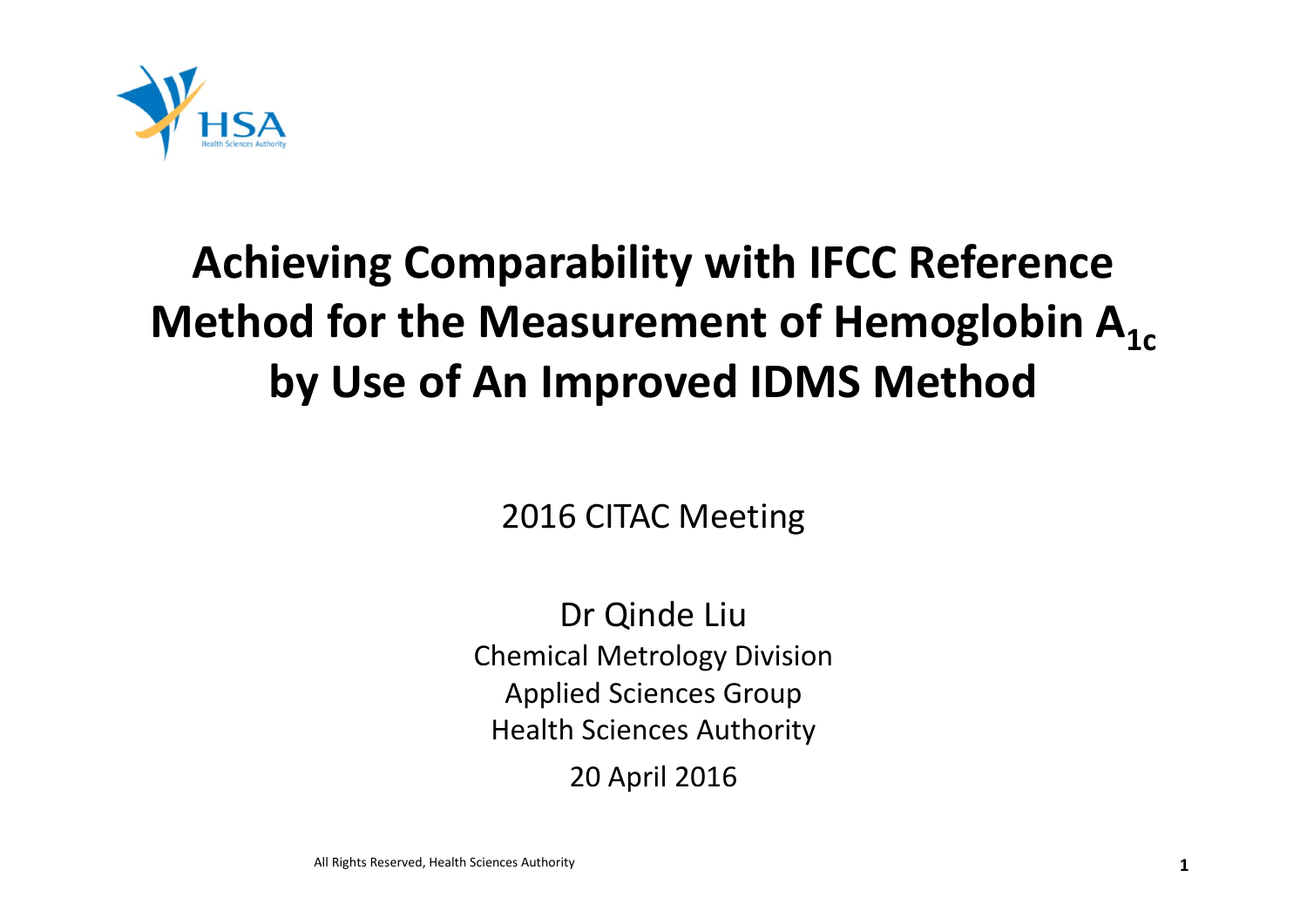

- Importance of  $HbA_{1c}$  measurement and its standardisation.
- **Principle and procedure of IDMS method for HbA1c** measurement.
- **Traceability of IDMS procedure.**
- Key steps to ensure the accuracy and traceability of IDMS method.
- **HISA External Quality Assessment (EQA) Programme and** Certified Reference Materials for HbA $_{1c}$  measurement.
- **Conclusion**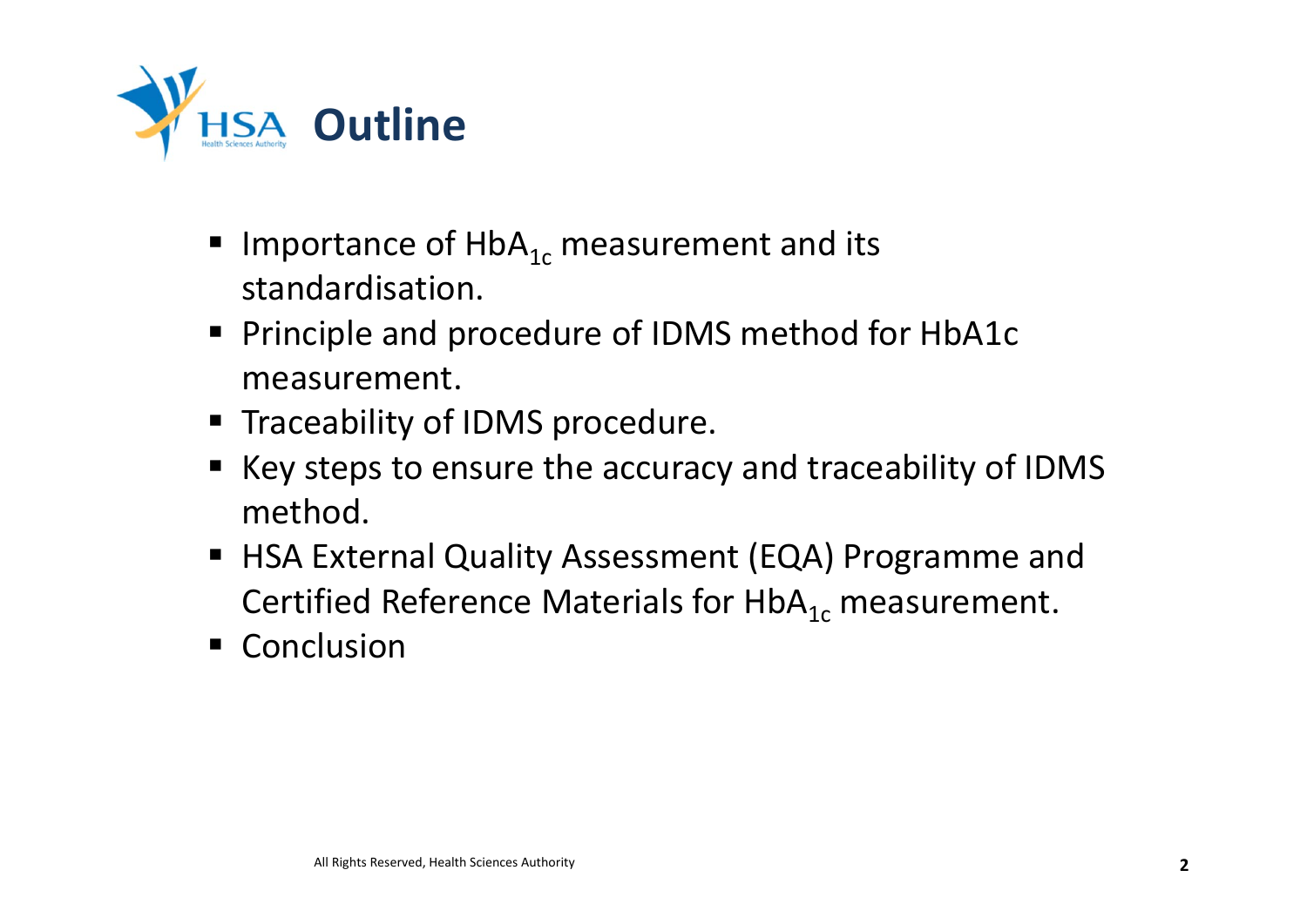

Haemoglobin  $A_{1c}$  (Hb $A_{1c}$ ) is an important biomarker for the diagnosis of diabetes mellitus.

WHO recommendation: a HbA $_{1c}$  level of 6.5% as the cut point for diagnosing diabetes.

 $\blacksquare$  HbA<sub>1c</sub> is an effective biomarker for monitoring the long term blood glucose level in diabetic patients to ensure proper treatment.

In Singapore, one in nine (11.3%) residents aged 18 to 69 has been diagnosed with diabetes mellitus.  $HbA_{1c}$  measurement is used to monitor glycemic control to ensure proper treatment and management of diabetes.

- HbA<sub>1c</sub> < 7%: optimal glycemic control Treatment: mainly nutrition therapy and exercise,
- HbA<sub>1c</sub> 7 9%: "sub-optimal" glycemic control, Treatment: mainly metformin therapy
- $\blacksquare$  HbA<sub>1c</sub> > 9%: "poor" glycemic control Treatment: metformin therapy, alternatively insulin therapy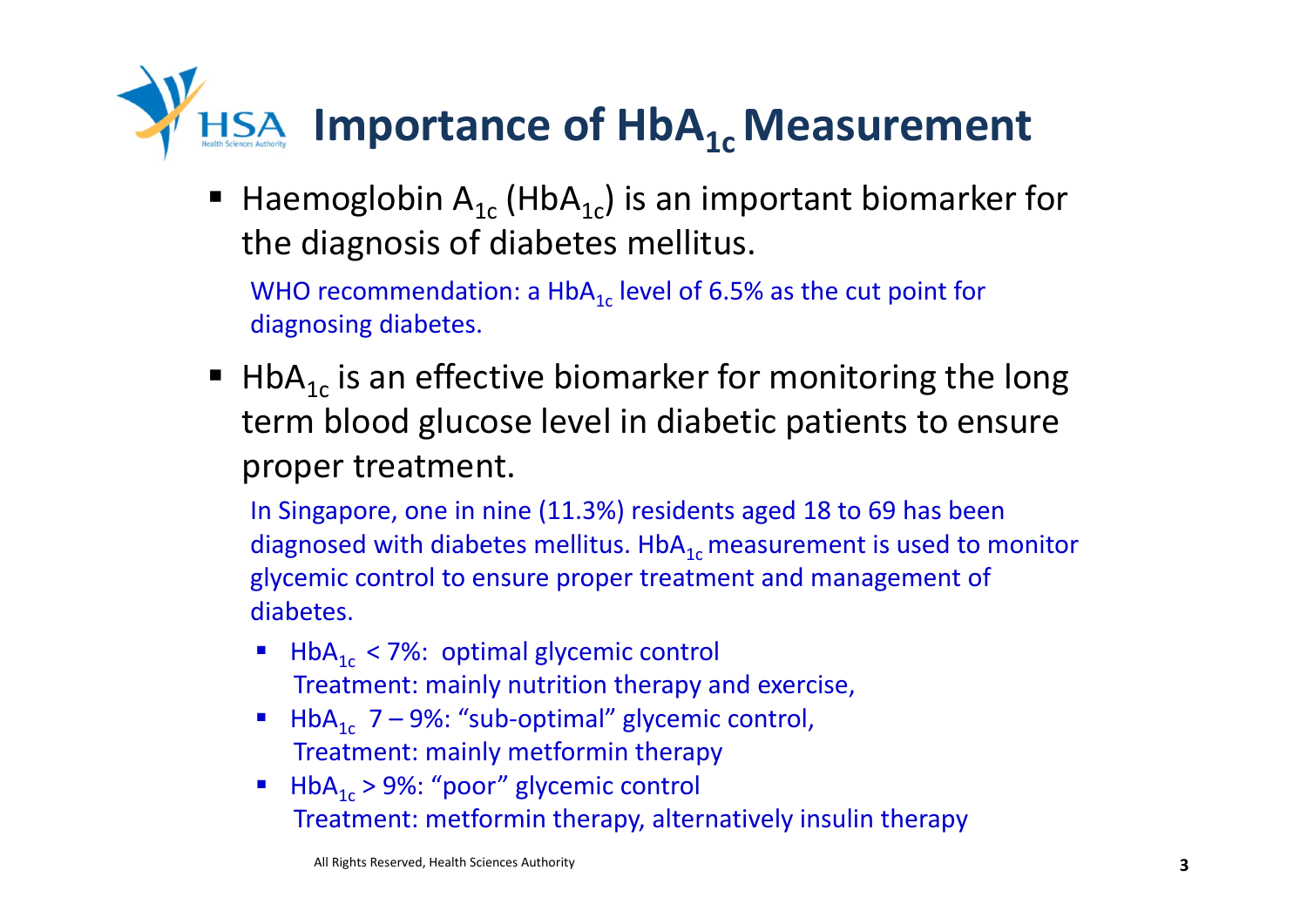

- ٠ ■ Different reference systems with insufficient consistency with one another:
	- US [National Glycohemoglobin Standardization Program (NGSP)]
	- Japan [ Japanese Diabetes Society (JDS)/Japanese Society of Clinical Chemistry (JSCC)]
	- Sweden
- IFCC reference method the accuracy-based reference method for standardisation of HbA1c measurement.
	- •• Purified HbA<sub>0</sub> and HbA<sub>1c</sub> as the calibration standards
	- Purity of calibration standards determined by ion exchange chromatography
- Significant biases were found between IFCC and other reference systems.

Master equations are used for conversion, for example: NGSP (%)= 0.09148 <sup>×</sup> IFCC (mmol/mol) <sup>+</sup> 2.152

٠ ■ It would be desirable to have an alternative accuracy-based reference method as an independent support for the accuracy of IFCC reference method.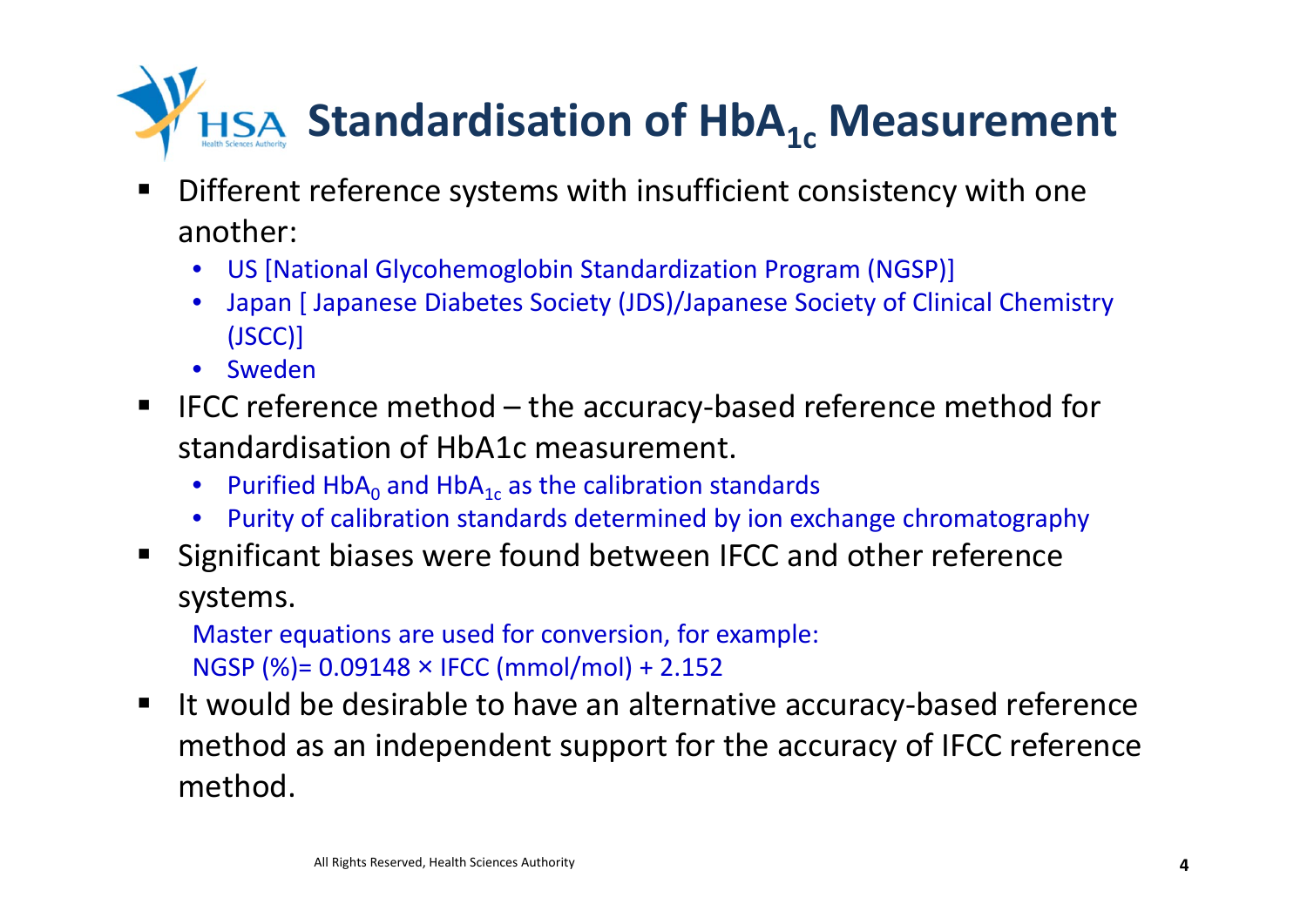

- **Based on proteolysis of HbA<sub>0</sub> and HbA<sub>1c</sub>, using endoproteinase** Glu‐C.
- Separate quantification of  $HbA_0$  and  $HbA_{1c}$  by IDMS method, using two signature hexapeptides as the calibration standards.  $\mathsf{HbA}_{1\mathfrak{c}}$  Level =  $\mathsf{HbA}_{1\mathfrak{c}}/(\mathsf{HbA}_{1\mathfrak{c}}+\mathsf{HbA}_0)$
- Purities of the hexapeptides as calibration standards were determined by another step of IDMS measurement using amino acid CRMs as the calibration standards.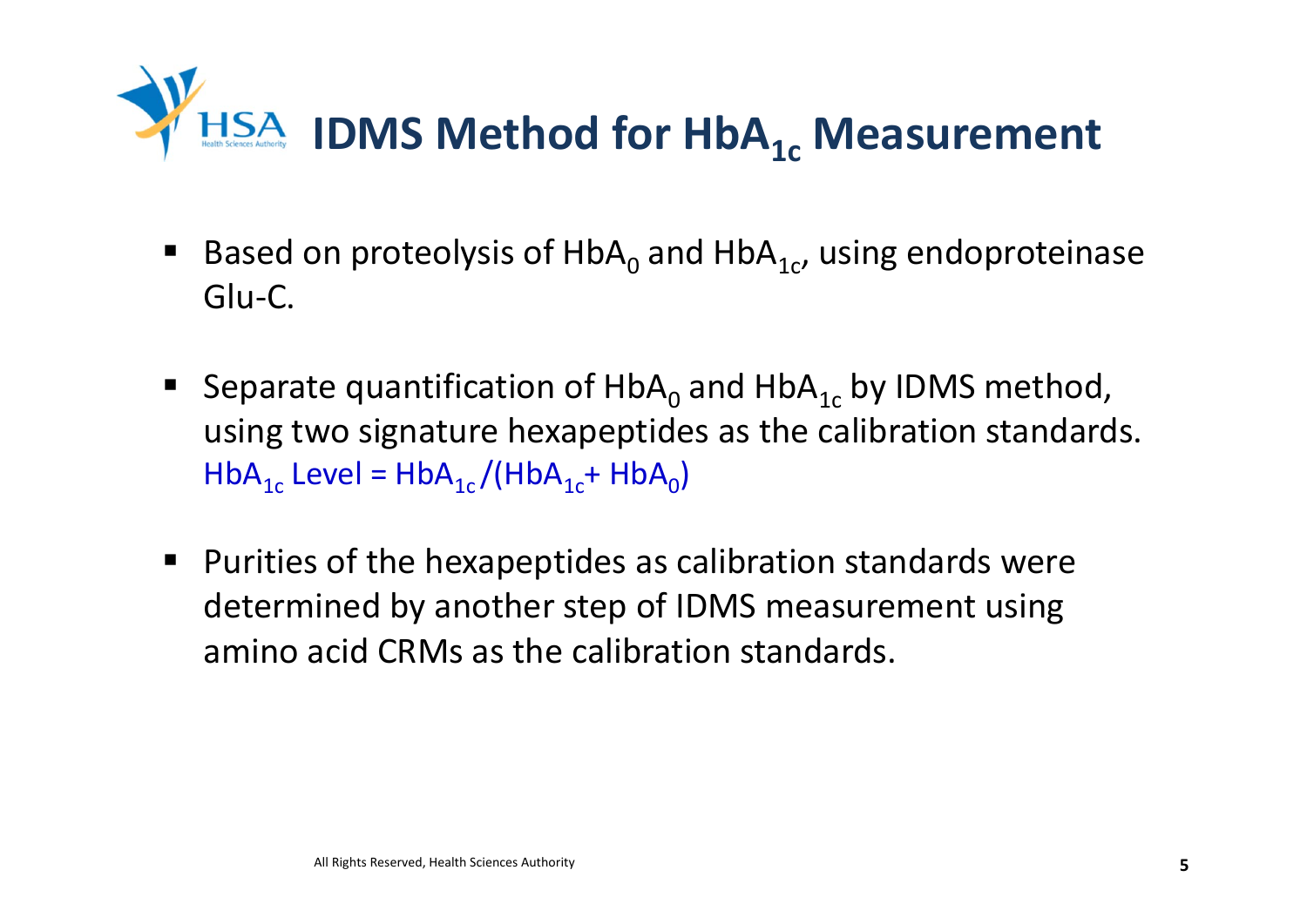



All Rights Reserved, Health Sciences Authority **6**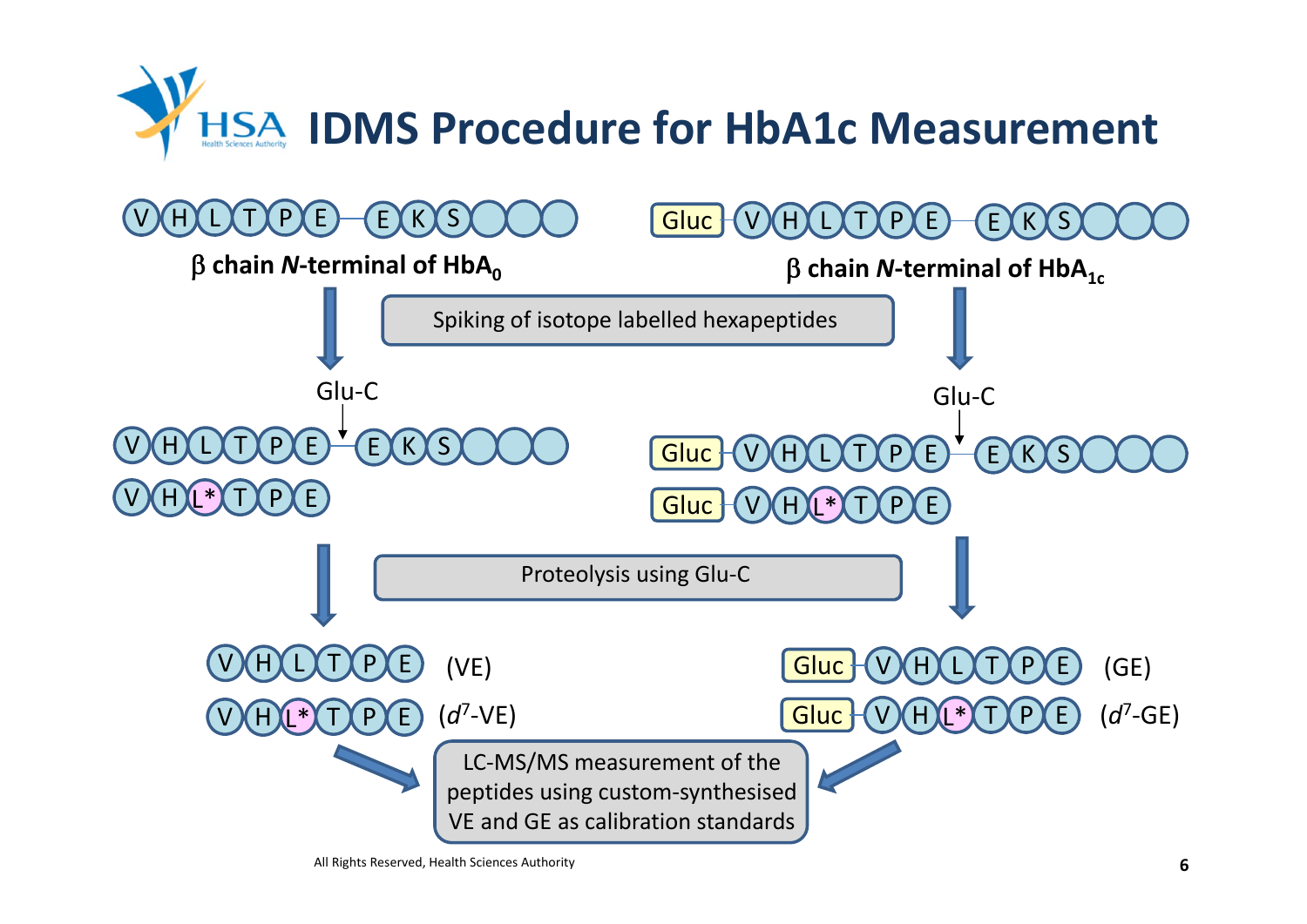

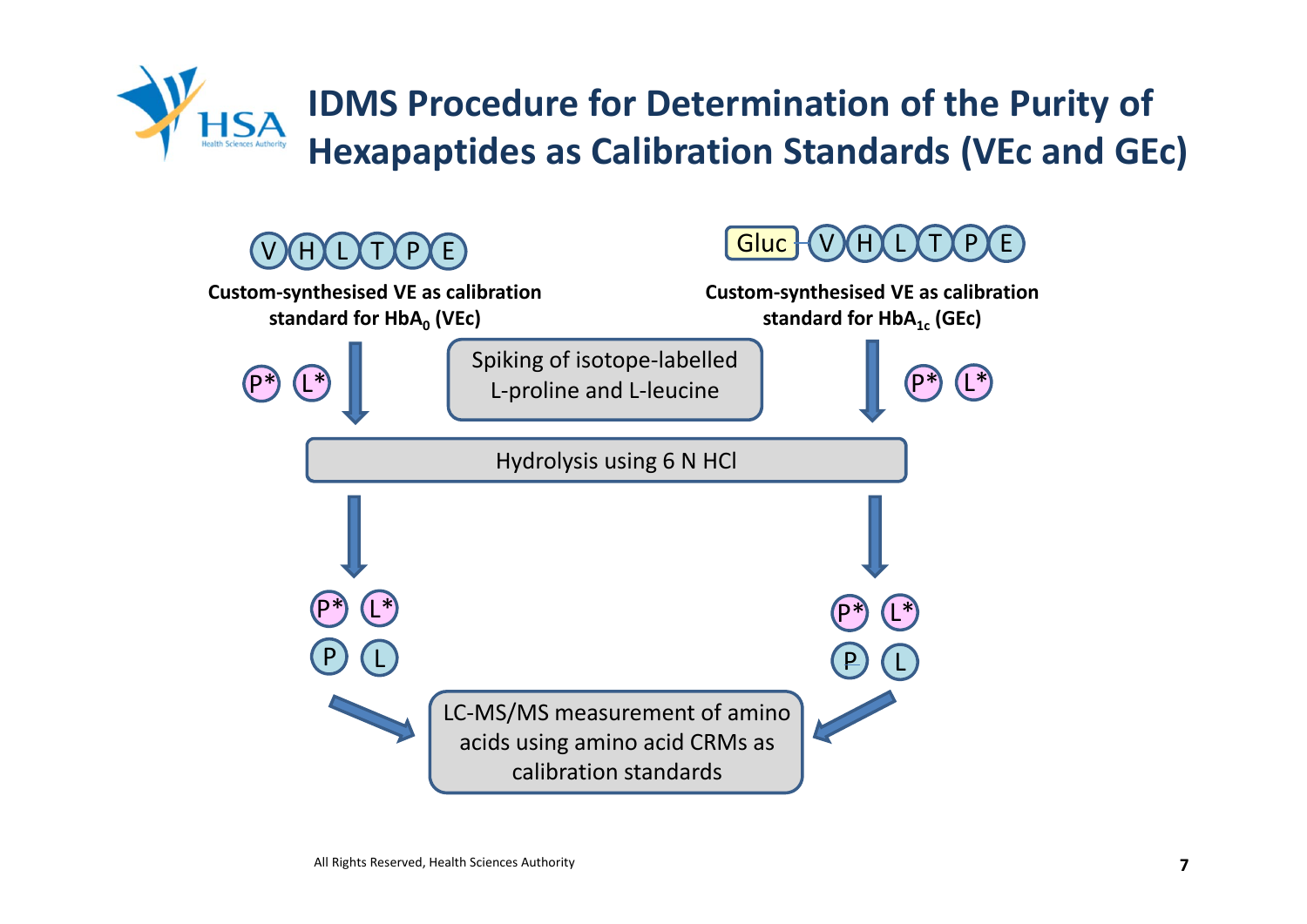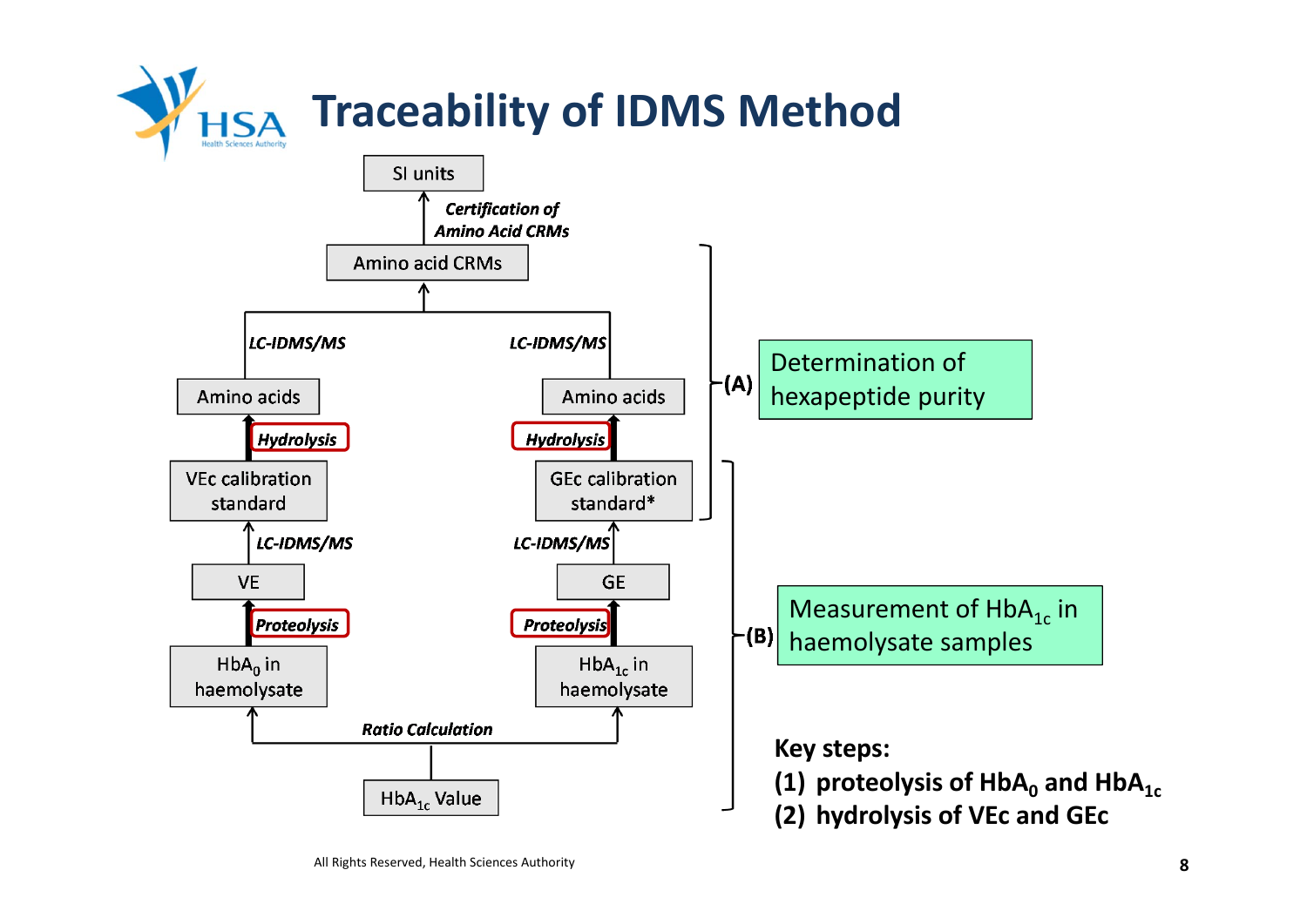



Optimisation of the amount of endoproteinase Glu‐C. The error bar of each point was estimated using the pooled CV of VE or GE results in haemolysate samples.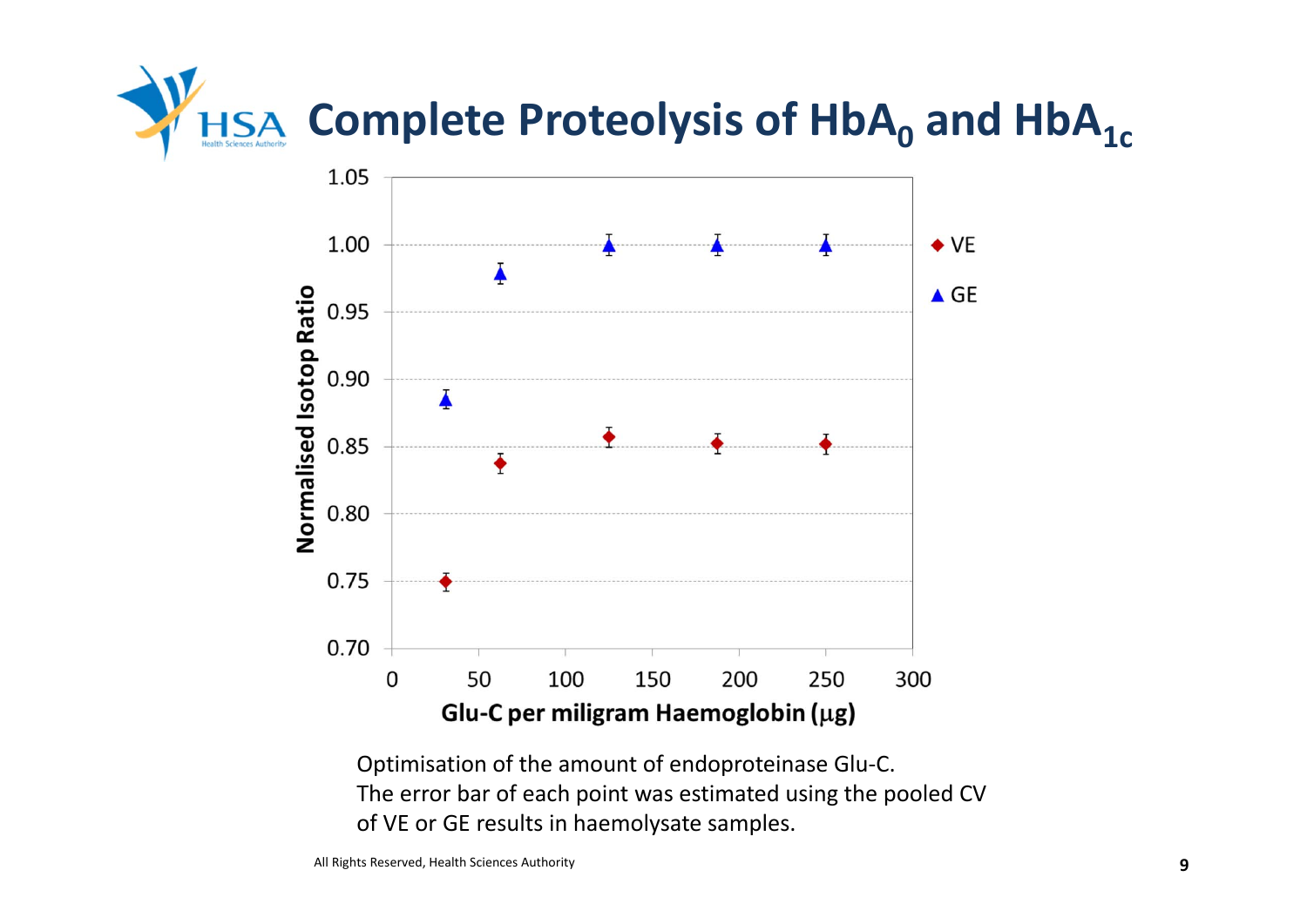

## **Identification of Impurities in Hexapeptides Calibration Standards (VEc and GEc)**



- $\blacksquare$  VE was found in GEc as <sup>a</sup> major impurity.
- $\mathcal{L}_{\mathcal{A}}$  Another step of IDMS measurement was performed to quantify the amount of VE in Gec using VEc as calibration standard.
- $\blacksquare$ **The purity value of GEc from IDMS** measurement for amino acids was corrected accordingly.

- $\blacksquare$ • The purity of VEc was found to be satisfactory.
- $\blacksquare$ **The purity value of VEc from IDMS** measurement for amino acids was used without correction.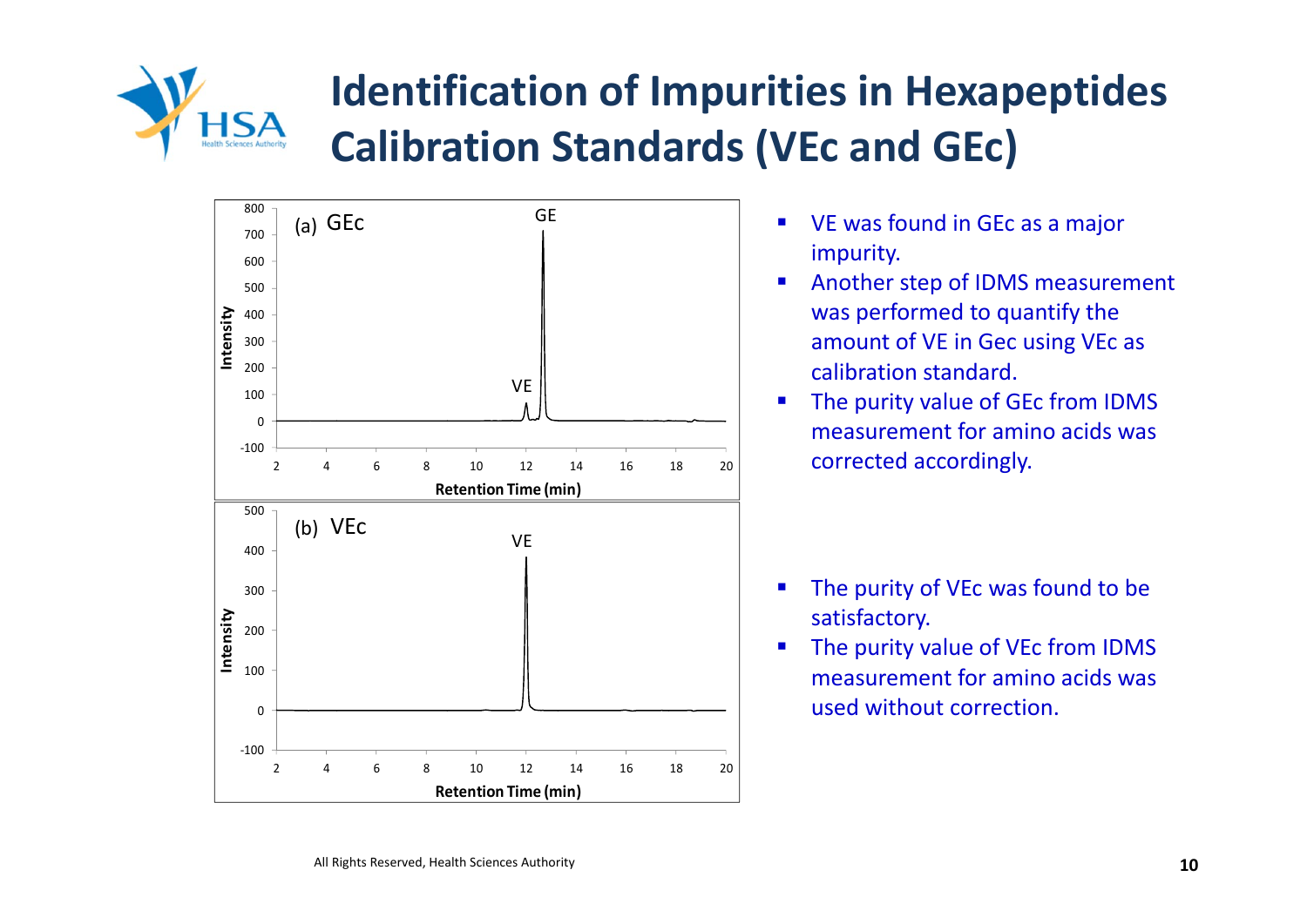**Participation in RELA Comparisons for HbA<sub>1c</sub>** 



- $\blacksquare$ Except our laboratory, all other laboratories used IFCC reference method.
- $\blacksquare$ ■ Relative expanded uncertainties of IDMS method: 2.6 – 2.8% (IFCC) or 1.6 – 2.2% (NGSP).
- $\blacksquare$ Inter‐laboratory CV in RELA 2013 and 2014: 1.6 – 3.2% (IFCC) or 1.2 – 1.9% (NGSP).
- $\blacksquare$ ■ Desirable CVs of HbA1c measurement (NGSP): 2% (intra-laboratory) and 3.5% (Inter-laboratory).
- $\blacksquare$ **IDMS** method is comparable with IFCC reference method.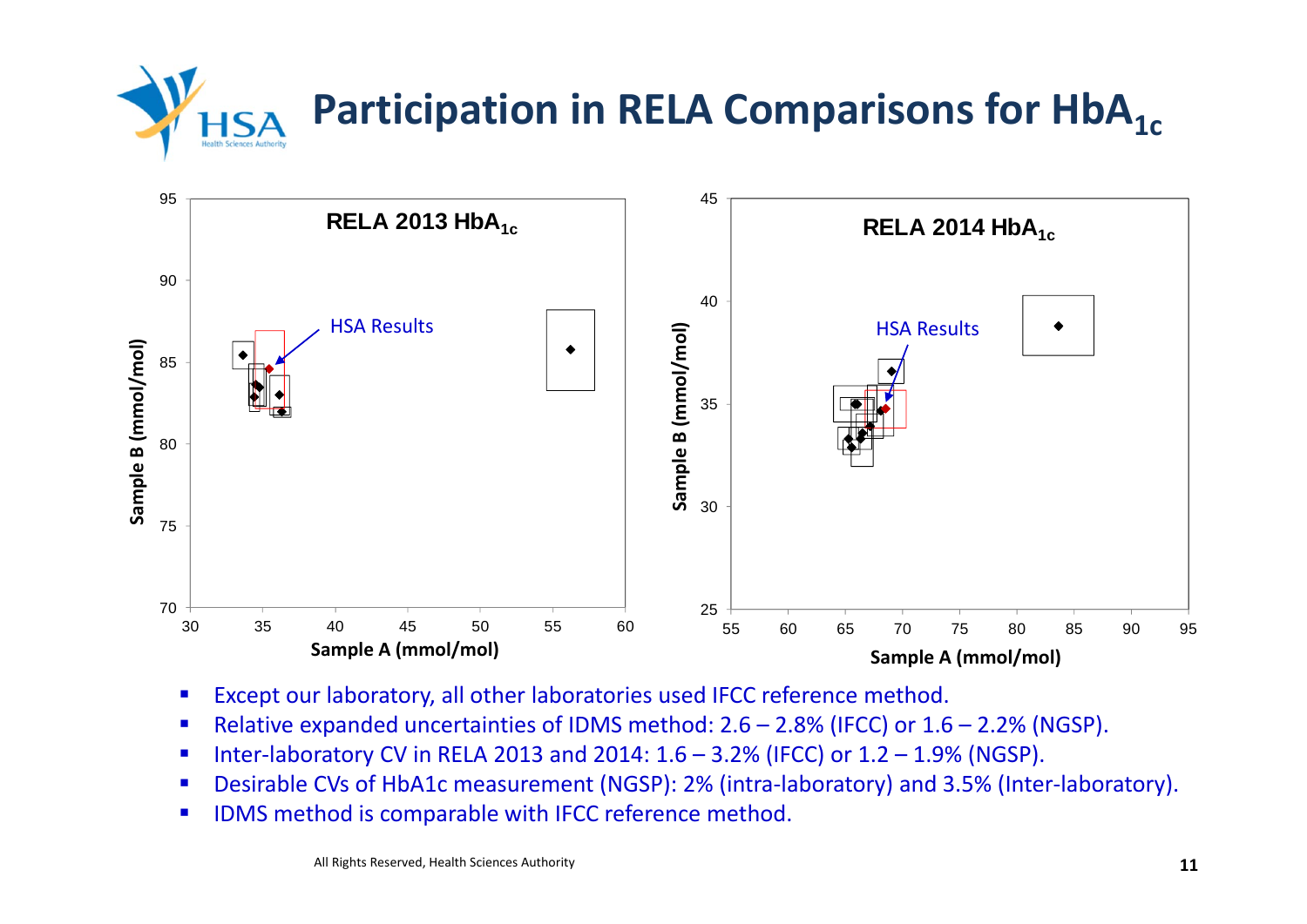

## **HSA External Quality Assessment (EQA) and Certified Reference Material for HbA** $_{1c}$

- E ■ HSA organises an accuracy-based EQA programme (including  $HbA_{1c}$ ) for the local clinical laboratories
- $\blacksquare$ **The main objective of the programme is to provide metrologically** traceable assigned values to evaluate the results of the participating clinical laboratories.
- П All target values (including  $HbA_{1c}$ ) are independently determined by HSA using high accuracy methods (IDMS or standard addition methods)
- П The materials for HbA<sub>1c</sub> in 2015 HSA Programme have been developed as Certified Reference Materials.

HRM-3003A HbA $_{\rm 1c}$  in Frozen  ${\sf Human \ Blood \ \ (two}$ concentration levels).

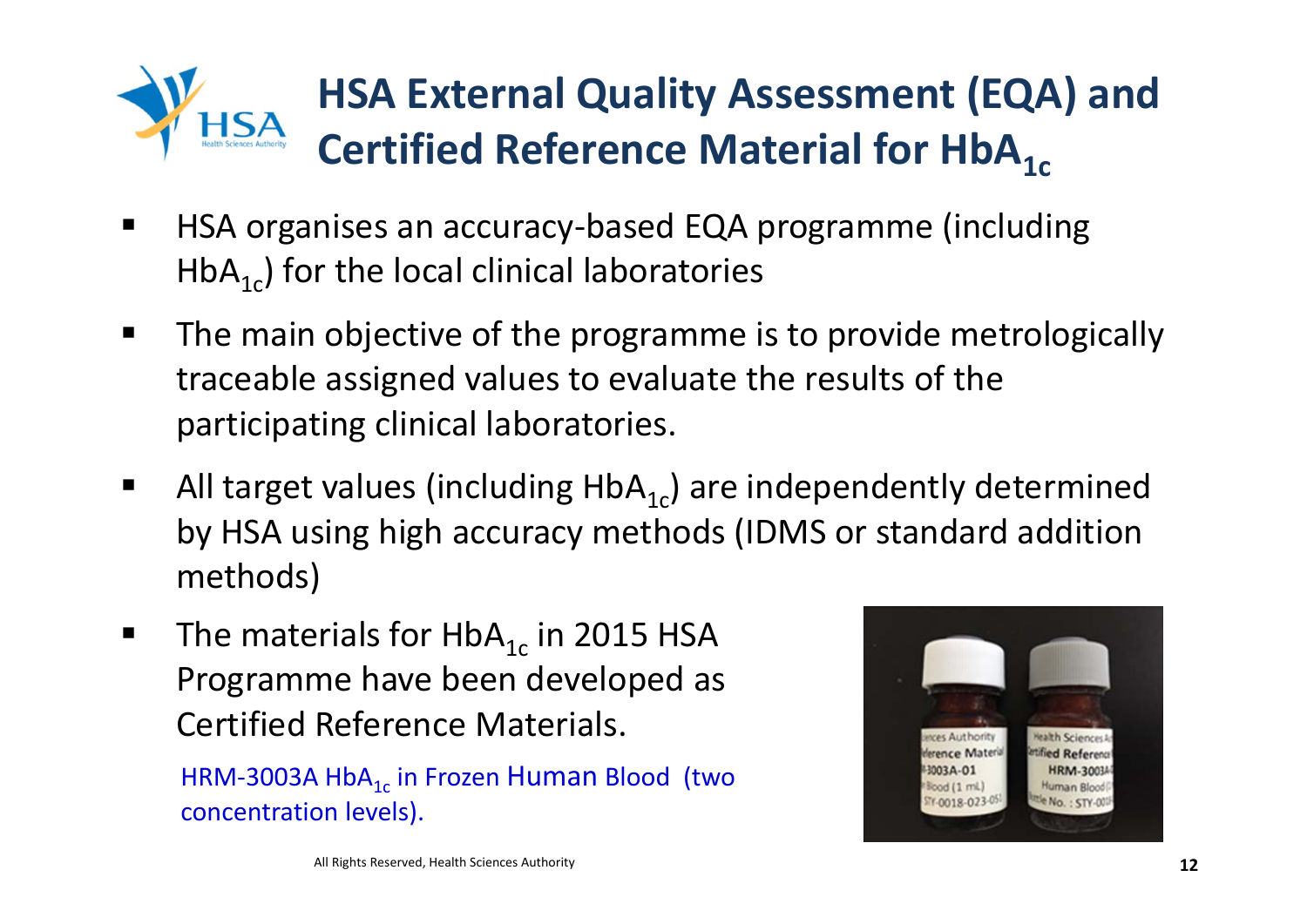

- An alternative reference measurement method for HbA<sub>1c</sub> based on IDMS was developed.
- The developed IDMS method has clear traceability to the SI by use of amino acid CRMs.
- ٠ It gives results which are comparable with those of the IFCC reference method.
- The IDMS method can be regarded as an alternative accuracybased reference method for HbA $_{1\rm c}$  measurement, which provides an independent support for the accuracy of the IFCC reference method.
- The IDMS method has been used to provide the assigned/certified values for the HSA EQA Programmes and CRMs for HbA $_{1c}$ .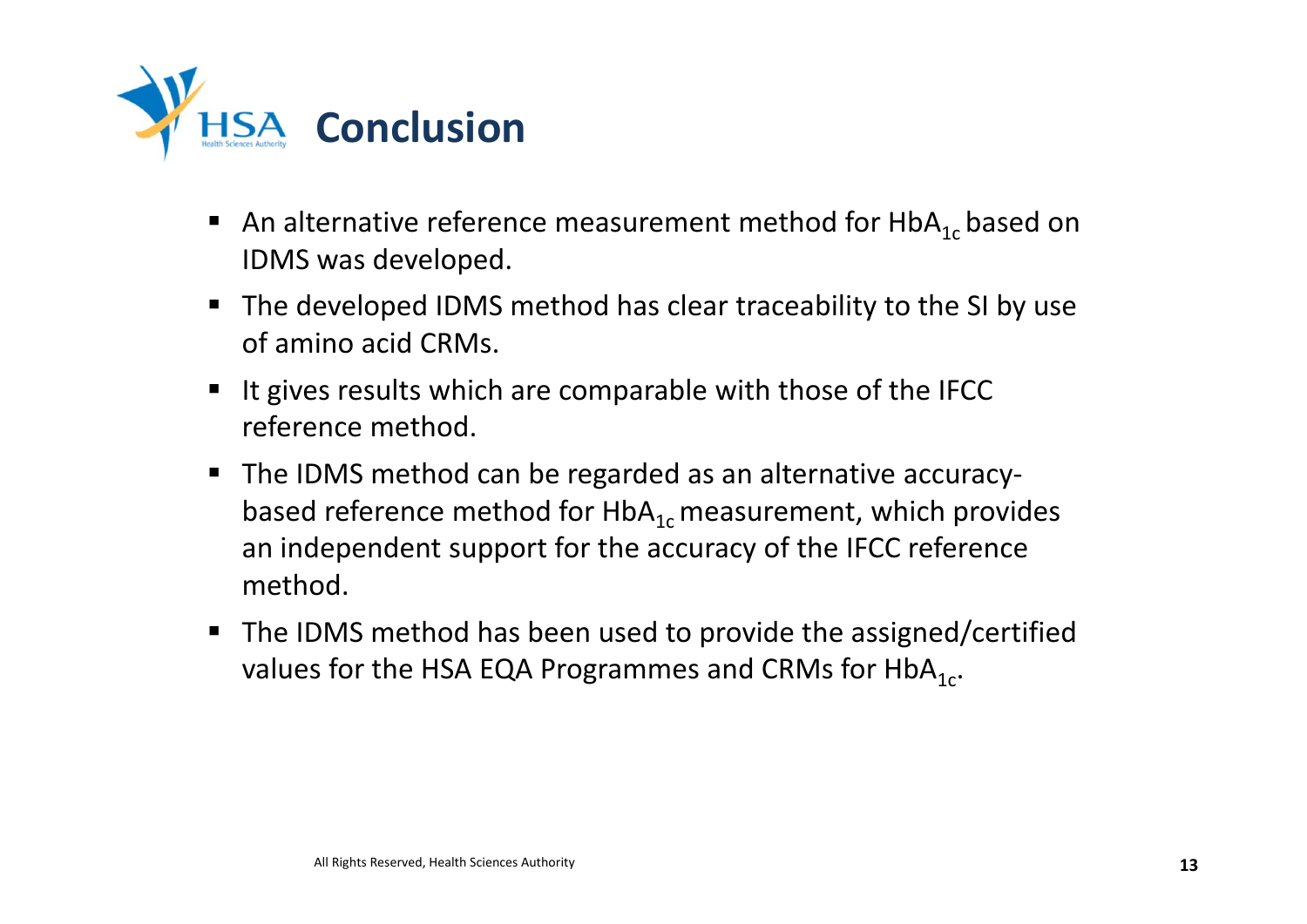

- Dr Wong Lingkai, Scientist, Chemical Laboratory Division
- Ms Liu Hong, Scientist, Chemical Laboratory Division
- $\bullet$ Ms Sharon Yong, Scientist, Chemical Laboratory Division
- $\bullet$ Dr Lee Tong Kooi, Division Director, Chemical Metrology Division
- $\bullet$ Dr Teo Tang Ling, Laboratory Director